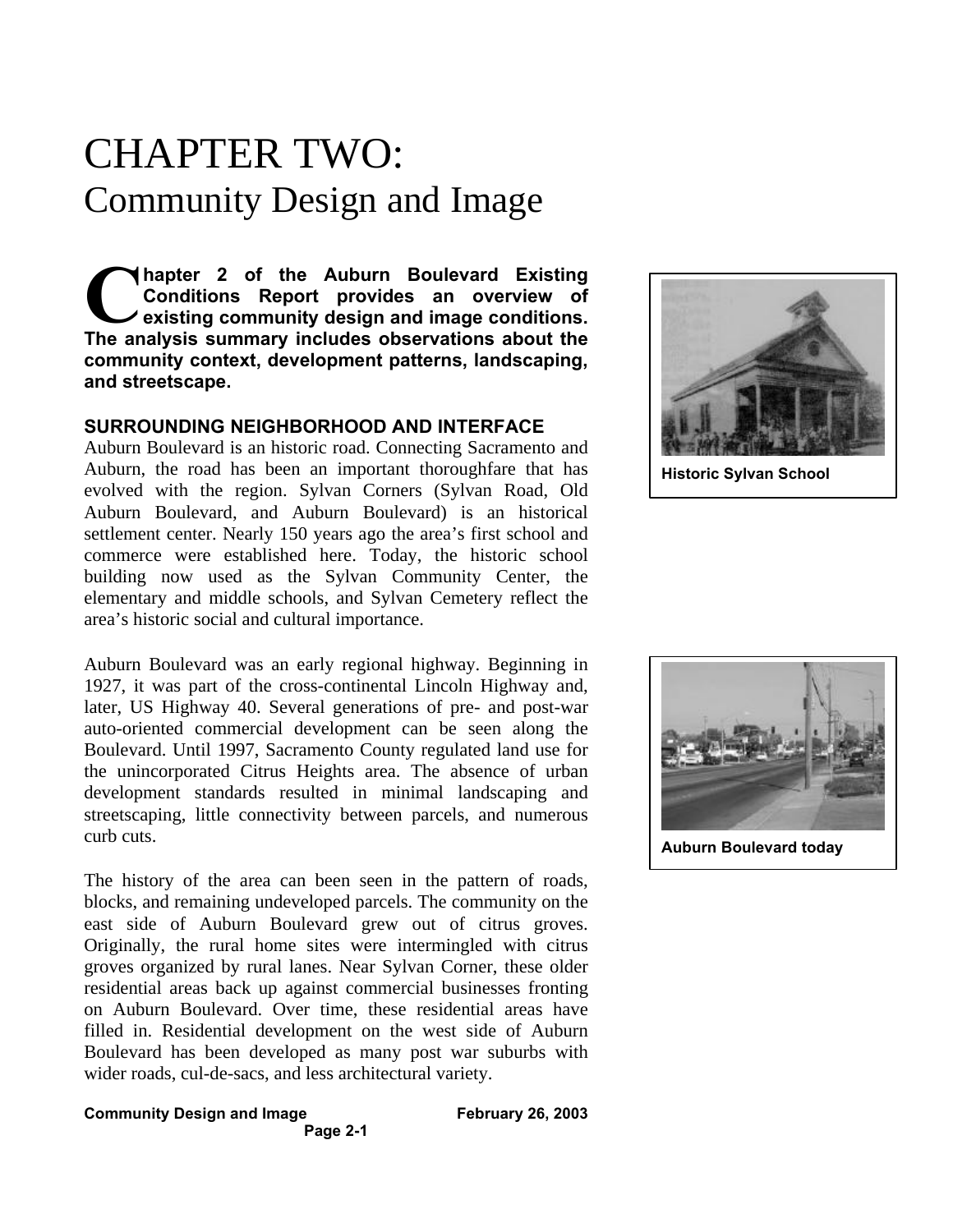

**Above: This aerial shows the development patterns of Auburn Boulevard's neighborhoods. The west (top of picture) has developed as many suburban post-war neighborhoods. The east part of the area (bottom of picture) has remnants of orchards and rural residential lanes.**



As in many parts of Sacramento County, there is a rough interface between commercial and residential uses. Parking lots, service areas, trash collection, utilitarian buildings back up to residential areas. Besides the poor physical transition, there are also land use conflicts. The hours of operation, outdoor storage, shipping and receiving, and privacy concerns are use-related. In some cases, buildings and parcels originally designed for retail uses have been adapted for other uses with outdoor material or vehicular storage and more delivery service.

Many residential areas depend on Auburn Boulevard for connections. Side streets do not align east and west of Auburn Boulevard, making neighborhood pedestrian crossing difficult and automobile access problematic. Lack of sidewalks, extensive curb cuts, and high traffic speeds make Auburn Boulevard a difficult walking experience for residents.

Over the years, little attention has been paid to the interface between Cripple Creek and Rusch Park and adjacent development. Parking lots sheet-drain to the creek, dumpsters are pushed against the open space, and commercial buildings have been designed on the site without regard to these important community resources.

## **PATTERN OF BUILDINGS AND USES**

The development patterns along Auburn Boulevard reflect generations of individual public and private development decisions. Investments in utilities, roadways, commercial, and residential development have been incremental and uncoordinated. Yet, Auburn Boulevard does have identifiable patterns that suggest five character districts or sub-areas.

## **Sub Area 1: Sylvan Corners/Cemetery**

This area includes the commercial and institutional uses around historic Sylvan Corners. There are glimpses of more deliberate approach to site planning from an earlier time. The schools and cemetery on the west of Auburn Boulevard provide a soft backdrop to the small-lot commercial uses on the east side. Residential uses have been more directly connected to commercial stores. There are remnants of a storefront district and commercial uses along the rural lanes, and the Sylvan Cemetery gate aligns with Willow Street.

The Sylvan Corners Redevelopment Concept Plan adopted by the City in 2001 has established the development approach for the intersection of Sylvan Road, Old Auburn Road, and Auburn

**Community Design and Image February 26, 2003 Page 2-2**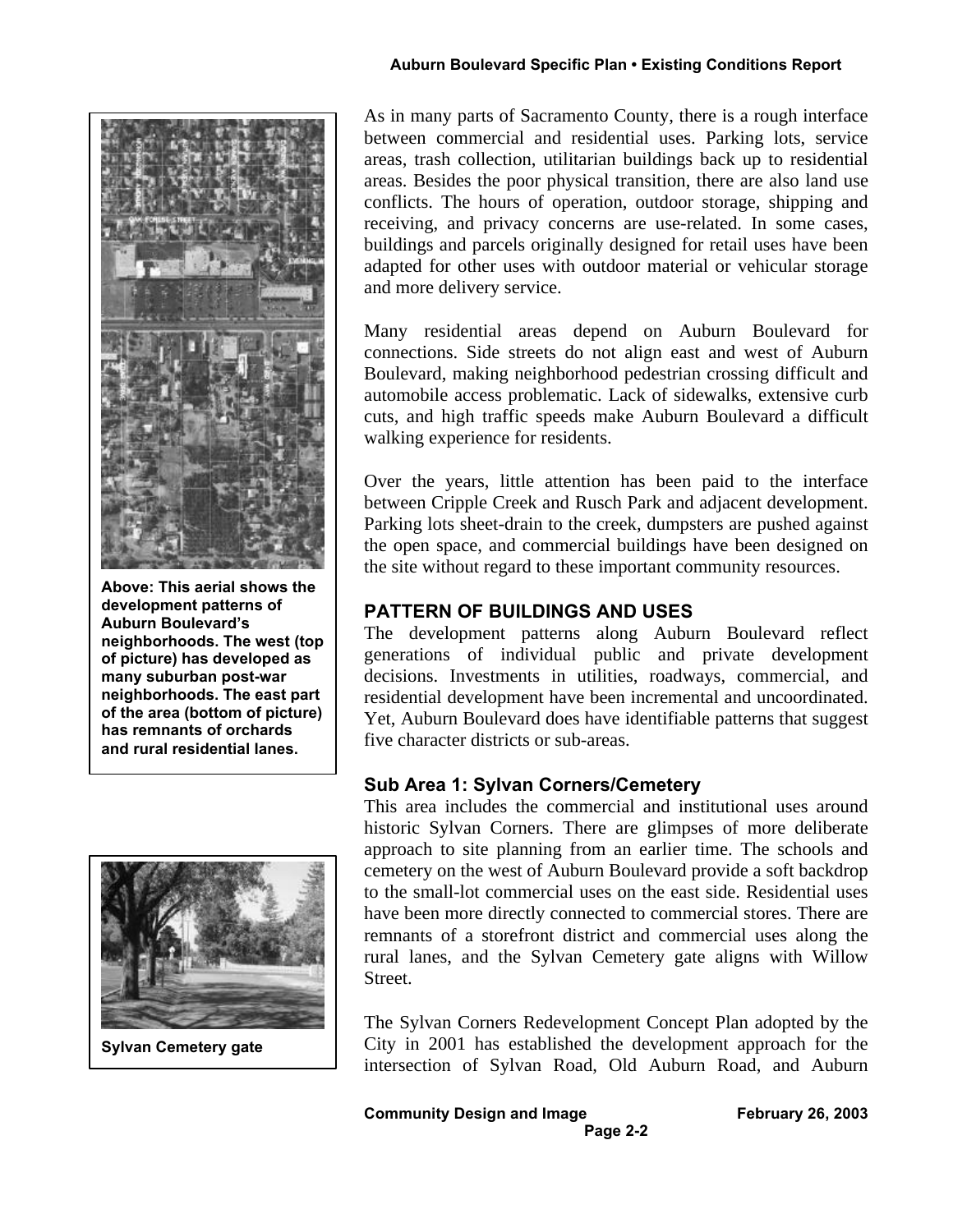Boulevard. However, there is an opportunity to enhance the historic pattern and scale along Auburn Boulevard and how the uses along this stretch of the corridor relate to adjacent residential areas.

## **Sub Area 2: Small-lot Commercial**

The second sub-area is defined by its small commercial lots, automotive uses, and interspersed residential uses. Located between Sylvan Cemetery and Antelope Road, this area has the appearance and land uses that reflect Citrus Heights' own "American Graffiti" era of US Highway 40s heyday. There are automotive repair, auto supplies, and customizing businesses, a 50s vintage drive-in, and Indian Motorcycles store. The lots tend to be small and shallow with individual access and no landscaping.

## **Sub Area 3: Antelope/Rusch Park**

The third sub area is located between Antelope Road and Rusch Park. The intersection of Antelope Road and Auburn Boulevard provides a visible, high-traffic location characterized by convenience uses such as gas stations and mini-marts. Rusch Park and Cripple Creek provide visual relief in the middle of a busy auto-oriented commercial district. There is a vacant site adjacent to Cripple Creek that opens up the view of the creek to the east of Auburn Boulevard.

## **Sub Area 4: Community Shopping Centers**

The area between Rusch Park and Sandalwood Drive was developed as the community-shopping district for the post-war suburban neighborhoods on the west of Auburn Boulevard. The lots are deeper and laid out as anchored shopping centers. The east side of Auburn Boulevard has smaller strip centers and freestanding commercial businesses. This area also has several gas stations and auto parts stores.

## **Sub Area 5: North Gateway**

The fifth subarea includes Auburn Boulevard frontage between the DeVille Oaks subdivision on the south and the Roseville-Citrus Heights City Limits on the north. This area is characterized by businesses that take advantage of their proximity to I-80. This includes "big box" retail (Big K and Smart & Final), fast food (Jack-in-the-Box), and other auto-oriented businesses. The professional office buildings at Twin Oaks and Auburn Boulevard represent some of the better quality development with parking located behind the buildings and attractive landscape and streetscape.





**Storefronts on side street adjacent to Sylvan Corners**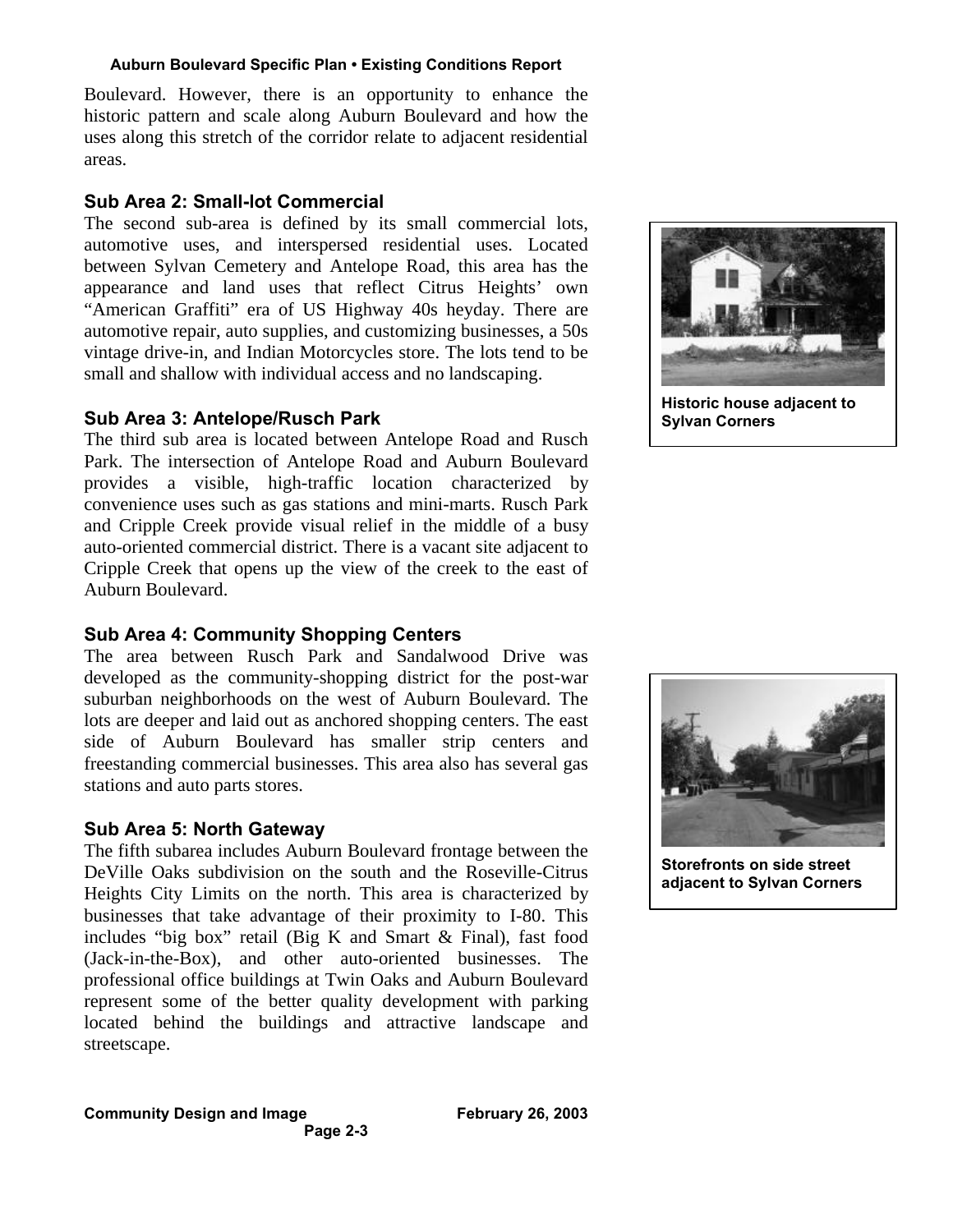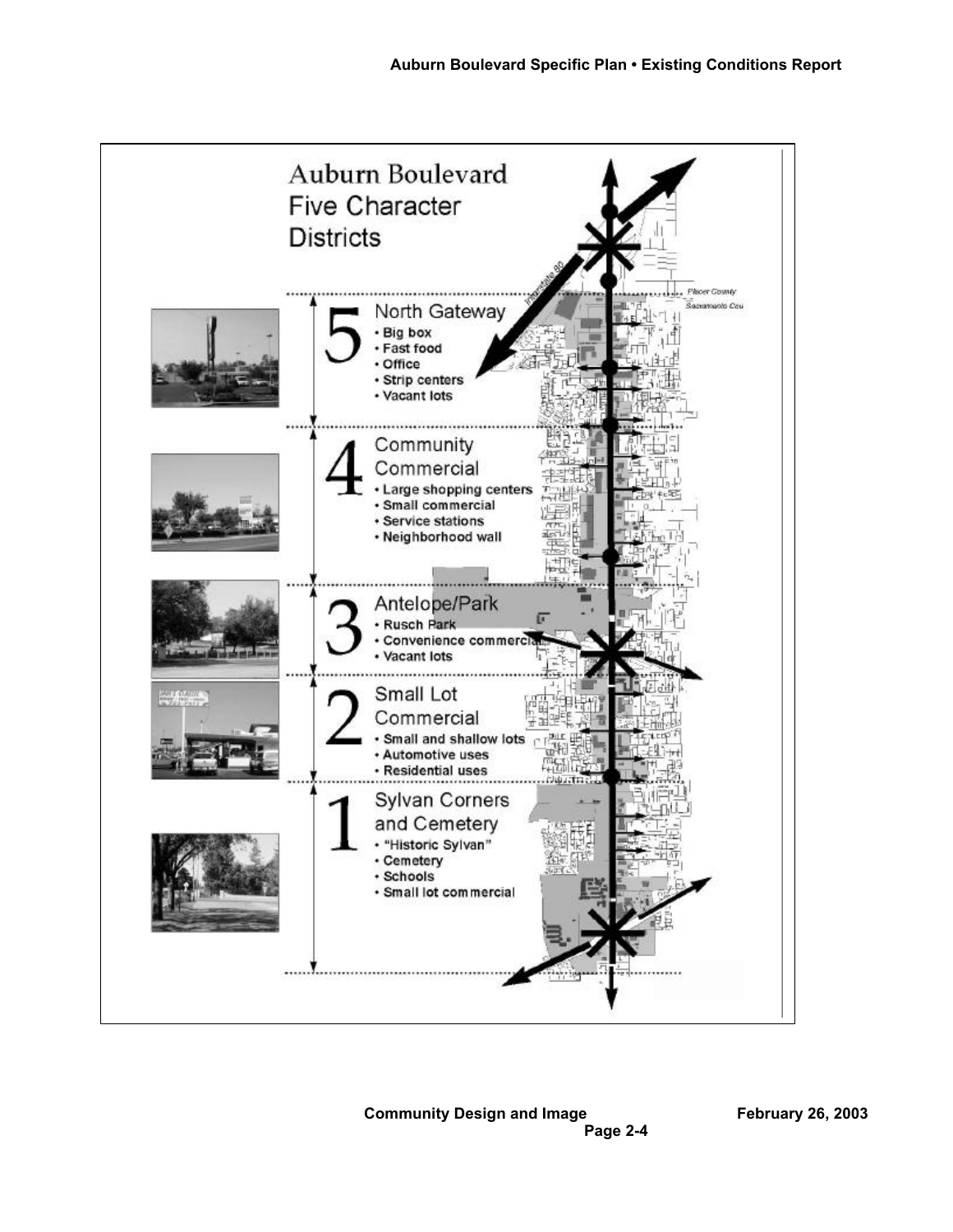## **SETBACKS AND PARKING**

One of the biggest challenges for improving the pedestrian experience along Auburn Boulevard is the shallow setbacks and parking areas. Older commercial lots have been chipped away by past road widenings. A site needs about 65 feet between the sidewalk and building walkway for a double-loaded 90 degree parking aisle or about 45 feet for a single loaded aisle. Adding a five-foot planting strip in many cases is not possible without sacrificing parking.

On Auburn Boulevard, uneven setbacks will make it difficult to provide inter-parcel access on many block faces. The space between buildings, the staggered parking lots and aisles, and in some cases, changes in grade, limit opportunities to share site access.

The exceptions to the older small lots are the post-war shopping centers. These offer greater opportunity to add landscaping and manage site access.

## **AUBURN BOULEVARD LANDSCAPE ANALYSIS**

The landscaping along this transportation corridor is fragmented, displaying a variety of both manmade and natural conditions. Large expanses of landscaped areas associated with the Citrus Heights Elementary School, Sylvan Middle School, and Sylvan Cemetery along the west side of the boulevard and Rusch Park create a strong, positive visual impression. However, most of the streetscape is void of trees and greenery that provide shade and a sense of rhythm and continuity that is needed to help offset the scale of Auburn Boulevard and the discontinuity of the development patterns along this corridor. This problem is compounded by the narrow street right of way and limited or nonexistent parking and building setbacks which together leave little room for ornamental or screen planting. Overhead transmission lines, light poles and other utilities along Auburn Boulevard, especially on the east side of the street, limit the possibility of adding trees and landscaping. Signage along the boulevard further fragments the visual and spatial experience. Very little has been paid to the streetscape in general; there are no unifying street elements.

## **Sub Area 1: Sylvan Corners/Cemetery**

The most distinguishing landscape along this section of the corridor includes the grove of native Oak, (Quercus wislizenii, Interior Live Oak) in the northwest turn island of Old Auburn

#### **Community Design and Image February 26, 2003 Page 2-5**



**Businesses from Citrus Heights' Highway 40 era**



**Post-war community shopping center**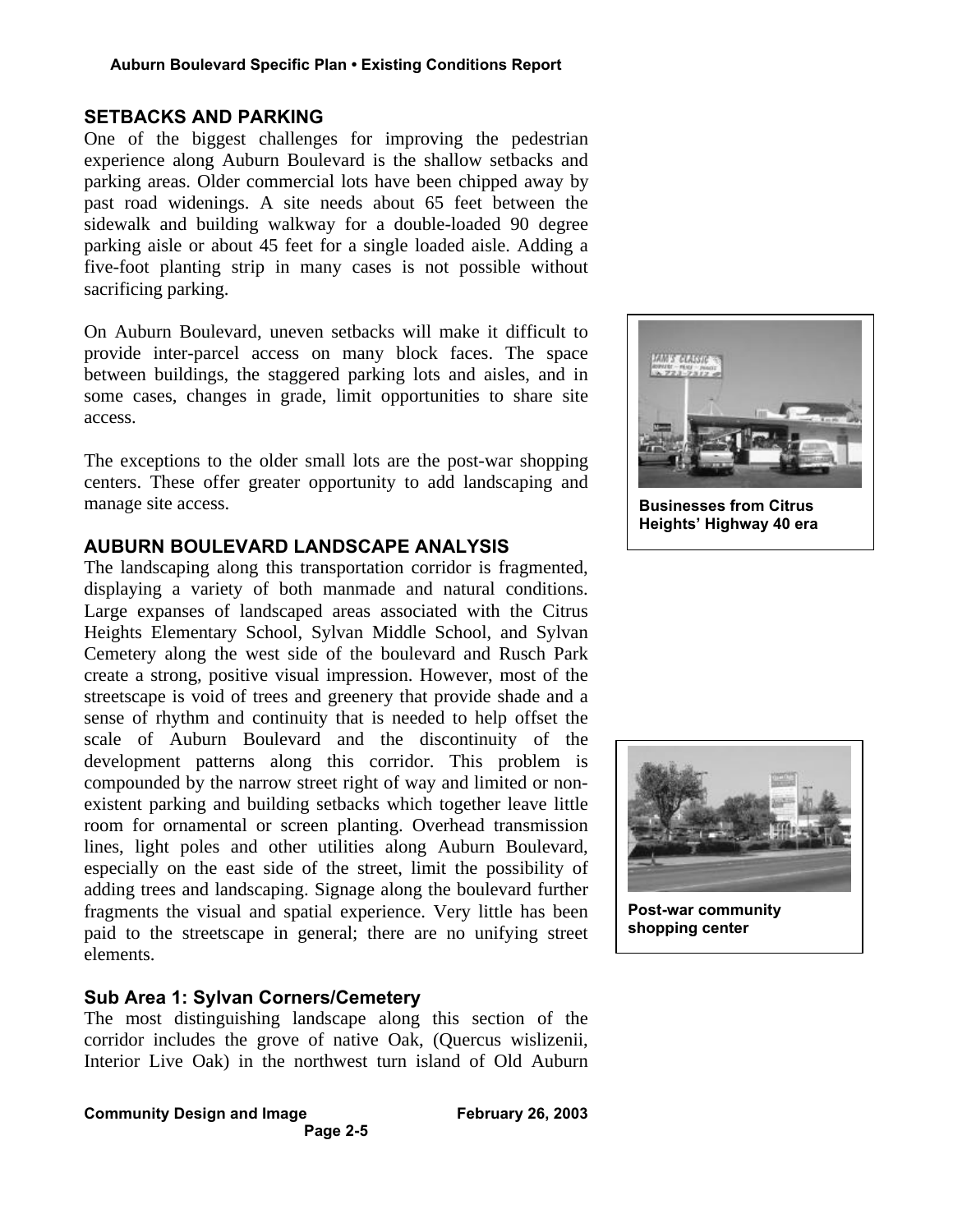

**Discount commercial near I-80**



**Auburn Boulevard has a variety of streetscape edge conditions.**

Boulevard, a row of Mexican Fan Palms (Washingtonia Robusta) fronting the school site, and the mature Italian Cypress hedgerow (Cupressocyparis sempervirens) along the street frontage of Sylvan Cemetery. In contrast to the open spaces of the school and cemetery, and in tandem with the mature background planting of a variety of trees (Deodar Cedar - Cedrus deodora, Coast Redwood - Sequioa sempervirens, other native oaks and Sycamore - Platanus acerifolia), the tree coverage is a significant contributor to the character of the street along the west side of the boulevard. The palm trees are visible from long distances, and the dense formal hedgerow of the Italian Cypress behind a stone perimeter wall are appropriate landscape elements to complement the scale of the surrounding buildings and the width of Auburn Boulevard. The lack of other landscape element makes these few features very prominent.

Just behind the strip development on the east of the boulevard are fairly mature and established street trees, mostly Fraxinus velutina, Modesto Ash along Maple, Willow and Ramona Streets. The Modesto Ash street trees create a canopy on Willow Street at its intersection with Auburn Boulevard and seem to be oriented to what may have been a major entry to the Sylvan Cemetery. The Salishan Luxury Apartments create their individual ambience with a fairly lush landscape median planting of Lagerstroemia indica, Crepe Myrtles, and other well-defined perimeter landscape. Other distinguishable landscaping tends to be set back from the street as is the case with the grove of walnuts in the outdoor area of Sam and Cin's. These landscapes help identify individual parcels but do not contribute to a coherent frontage along Auburn Boulevard.

### **Sub Area 2: Small-lot Commercial**

From Kanai Avenue looking north toward Antelope Road are a series of small-lot businesses with narrow frontages and undistinguishable landscape patterns. Most of the lots have no landscape and are paved up to the street, with parking blending into sidewalk and driveway pavement. Some of the more recent developments with greater parking setbacks have shrub plantings. Very few however, have any street trees.

The street frontage between Pratt and Sycamore Streets on the east side of Auburn Boulevard adjacent to a trailer home park has several well-established Modesto Ash trees planted in a sloping lawn median between the sidewalk and parking lot of the mobile

**Community Design and Image February 26, 2003**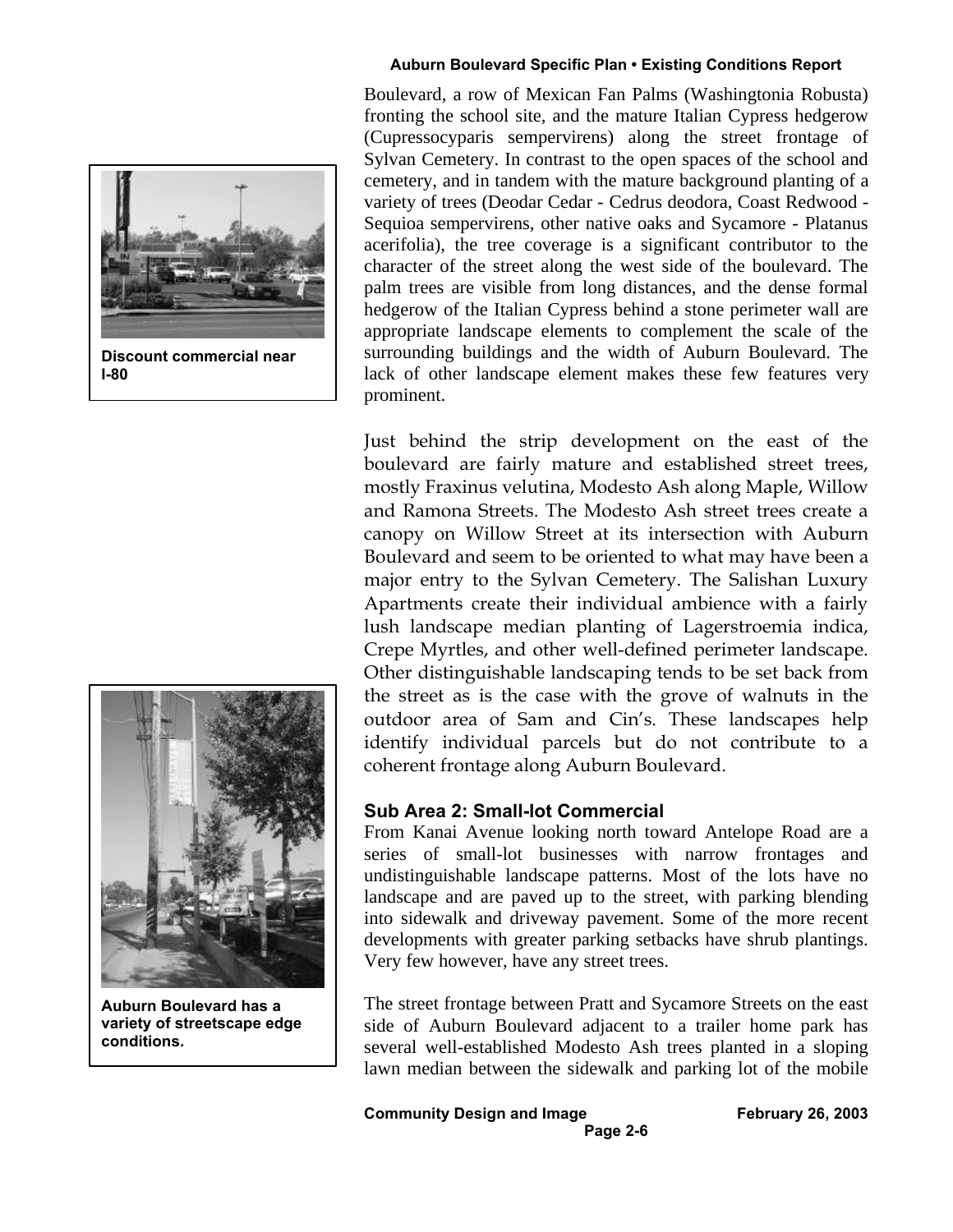home park. The scale of these trees along with the understory planting begin to create an identity for the street frontage but, unfortunately, this landscape does not extend beyond the parcel. The parcels along this section of the road are higher in elevation than Auburn Boulevard, and the parcels on the west side are set below Auburn Boulevard, following the natural slope of the land. The Pratt Station commercial center has mature parking lot trees and evergreen hedges just behind the public sidewalk.

North of the mobile home park, the landscape disappears with no significant tree or ground cover. Strips of lawn, raised bark mulched planters and stepped concrete retaining walls are the only landscape elements in this portion of street frontage. Large expanses of paving between the smaller storefronts and concrete sidewalk dominate the east side of Auburn Boulevard. The west side of Auburn Boulevard north of Pratt Station is made up of larger retail lots with structures set back significantly from the street frontage and very little landscape. Visible from Auburn Boulevard, just behind the commercial frontage, are large mature stands of trees.

## **Sub Area 3: Antelope/Rusch Park**

North of Antelope Road, the landscape begins to transition with Rusch Park, the topographical low spot along the corridor. Native live oaks and valley oaks mixed with imported exotic plant materials, lawn, and conifers dominate the northwestern corner of Antelope Road and Auburn Boulevard, wrapping around the corner commercial property, which has very little landscape.

On the east, north of Watson Street, there are remnant live oaks in front of a masonry block sound wall just behind the Big O Tire store. The subdivision in this area has been built around a large native oak woodland and creek bed, leaving fingers of the native oak grove between developments and back yards adjacent to this open space.

## **Sub Area 4: Community Shopping Centers**

Large commercial lots with vast asphalt parking lots dominate the western side of Auburn Boulevard in this sub area. There are only a few street trees of varying species, most of which have been installed recently and have not reached mature size. These do little to define the streetscape. Low shrub planting between Grand Oaks Boulevard and Rollingwood Boulevard help screen some of the parking, but this landscaping is spotty and does not provide a continuous row of screening for the parking lots. A lone subdivision interrupts the pattern of the surrounding large

#### **Community Design and Image February 26, 2003 Page 2-7**



**Landscaped street edge near Sylvan Cemetery**



**Sylvan Corners is going to be streetscaped as part of a roadway and redevelopment project.**



**Innovative display is part of the streetscape environment in parts of the Boulevard.**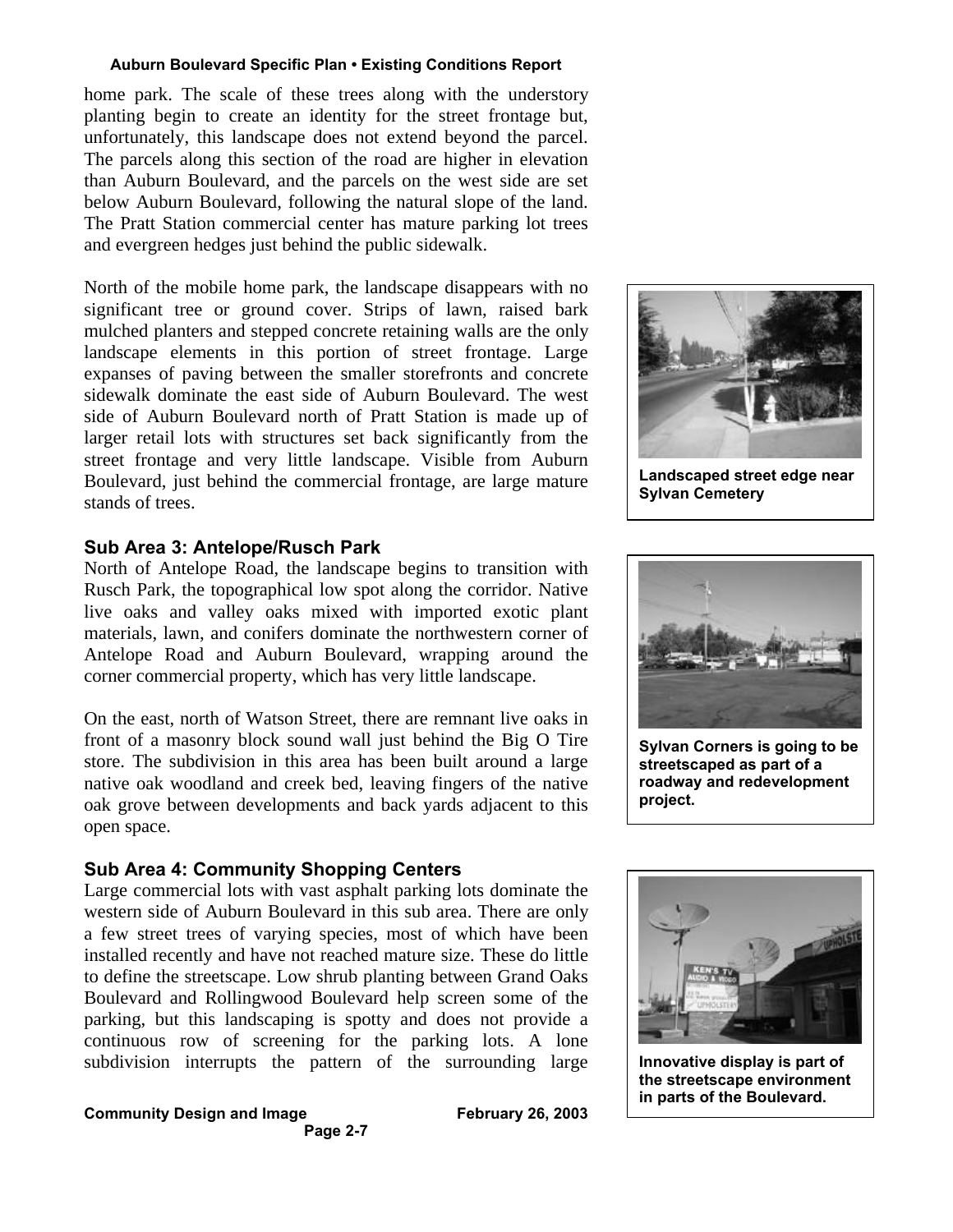commercial lot development between Sandalwood Drive and Bellbrook Court. A six-foot high masonry wall creates a physical and visual barrier between the subdivision and Auburn Boulevard.

The landscape on the east of the boulevard is mixed. A number of mature trees surrounding the smaller commercial center off Baird Street, gives this area a more balanced and inviting character. The adjacent areas are mostly smaller commercial and strip development that display less planting, with a few randomly planted trees of various species. The automotive service centers and service stations tend to have very little landscape along this frontage. Intermingled in this commercial strip area are residential and converted residential.

Generally, the side streets that intersect with Auburn Boulevard on both the west and east sides have more landscaping in the form of lawns, trees, and flower beds than Auburn Boulevard. Only deep views into the side streets provide relief from the overwhelmingly paved environment of Auburn Boulevard.

The character of the boulevard changes at the office building complex on the corner of Auburn Boulevard and Twin Oaks. This development with its planting of mature London Plane Trees (Platanus acerifolia) along the streets and a cluster of palm trees (Washingtonia robusta) in the courtyard gives this section of the boulevard solid definition. The size and spacing of the trees is appropriate for the scale of the adjacent developments and the boulevard. Consistency of planting and the use of sidewalk median planting strips are very effective in establishing the landscape character. This area offers a good example of how Auburn Boulevard landscape could be improved. Unfortunately, these trees have been topped back from overhead utilities, which has compromised the streestscape's aesthetics.

## **Sub Area 5: North Gateway**

This northern-most portion of the study area is bounded by onramps to I-80. It is occupied by chain business developments such as Jack-in-the-Box and Big K, which on the west side display some landscaping along the street frontage. These landscapes are typically low, ornamental planting that is well maintained but does not contribute to the character of the boulevard and does not provide significant screening of the parking lots. There are no street trees or sizeable shrubs and no consistency in planting approach.



**Rusch Park is a natural and scenic interlude along Auburn Boulevard.**



**Landscape near Cripple Creek**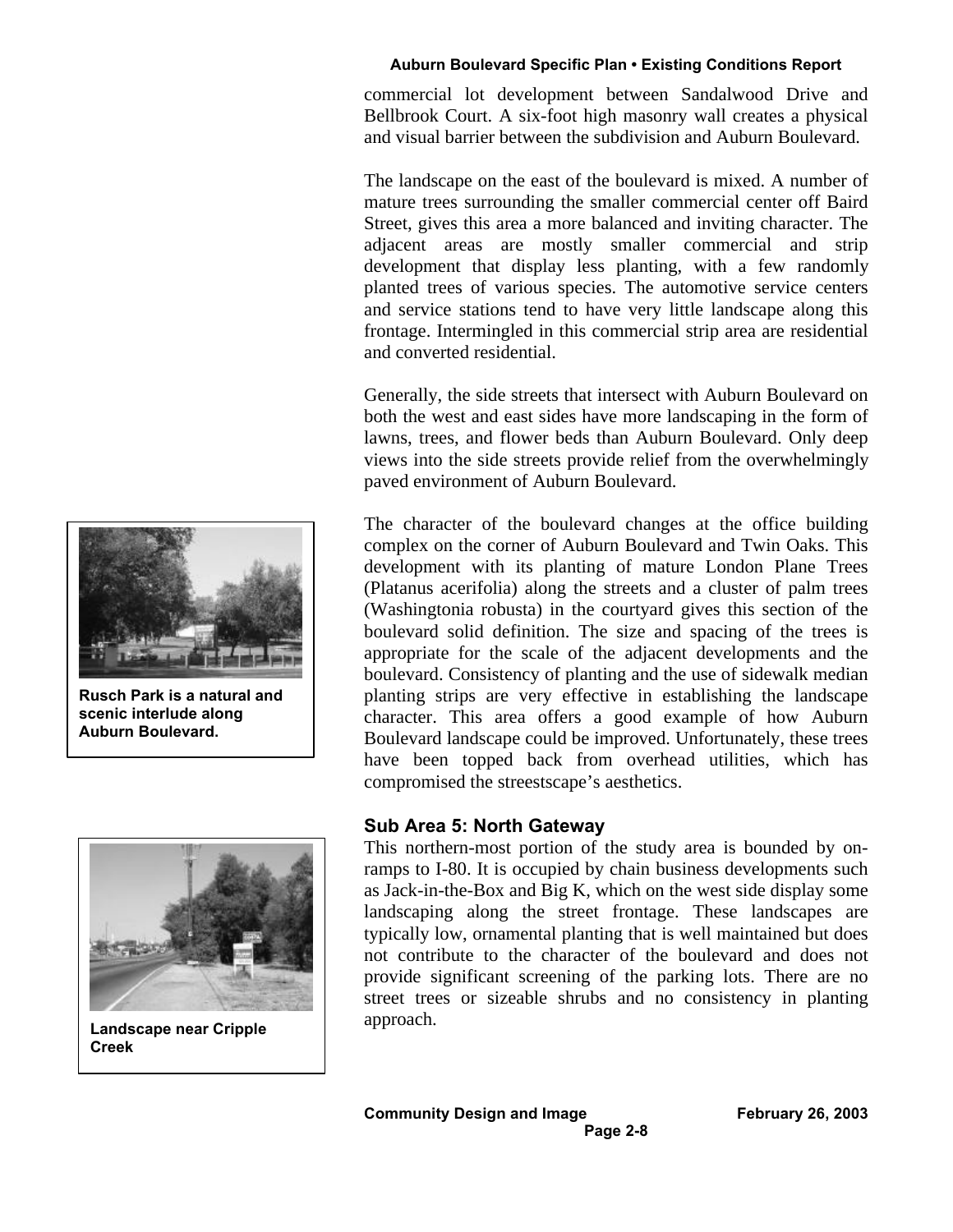The east side of the boulevard is rather stark, with a ditch interrupting the continuity of pedestrian sidewalk. There are few, fully mature street trees. Several undeveloped parcels create gaps in the streetscape.

The terminus of this stretch is well defined by the raised highway overpass, and by clusters of large, mature trees on both sides of the road. These trees may be remnants of another riparian corridor. They are visible from distance, and provide a well-defined visual screen and backdrop.

## **SIDEWALKS**

The Auburn Boulevard Specific Plan area includes about three miles of street frontage on the main corridor and another three miles of side street frontage. The sidewalk system is incomplete, has many vertical obstacles, is interrupted by nearly 200 curb cuts, and offers little separation from speeding traffic. The sidewalks on the east of Auburn Boulevard have streetlight and utility poles. Not all crosswalks have been ramped for disabled access.



**Portions of Auburn Boulevard have edges that are constrained by walls.**

## **TOPOGRAPHY**

One of the defining characteristics of Auburn Boulevard is its changing elevation along the 1.5-mile roadway segment. There is a 31.1-foot variation in elevation in the overture length of the Planning Area. The Boulevard's high and low spots help define the five sub areas. Starting from the south, the Sylvan Corners/Cemetery area has high points at Old Auburn Road (elv. 152.0) and Kanai Avenue (elv. 148.5). The second sub area drops from Kanai Avenue down to Antelope Road (elv. 138.7). Cripple Creek is the lowest point along the Boulevard (elv. 133.5). The forth sub-area rises in elevation from Cripple Creek to a high point near Grand Oaks (elv. 147.4) and down again to Sandalwood Drive (elv. 153.8). From there, the fifth sub-area climbs up to the Roseville border (elv. 157.4).



**Portions of the Boulevard with newer development have desirable sidewalk and canopy trees.**